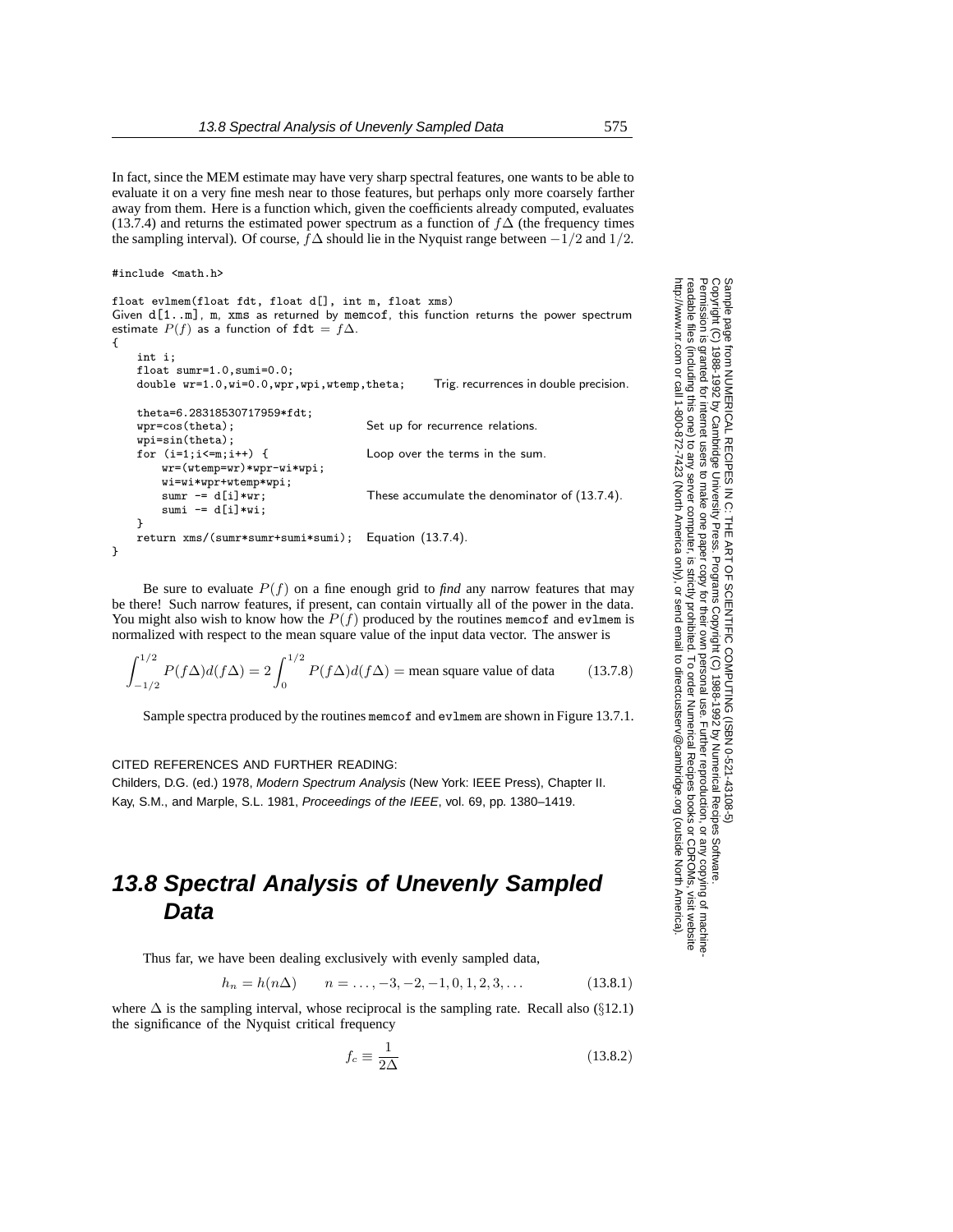

Figure 13.7.1. Sample output of maximum entropy spectral estimation. The input signal consists of 512 samples of the sum of two sinusoids of very nearly the same frequency, plus white noise with about equal power. Shown is an expanded portion of the full Nyquist frequency interval (which would extend from zero to 0.5). The dashed spectral estimate uses 20 poles; the dotted, 40; the solid, 150. With the larger number of poles, the method can resolve the distinct sinusoids; but the flat noise background is beginning to show spurious peaks. (Note logarithmic scale.)

as codified by the sampling theorem: A sampled data set like equation (13.8.1) contains *complete* information about all spectral components in a signal  $h(t)$  up to the Nyquist frequency, and scrambled or *aliased* information about any signal components at frequencies larger than the Nyquist frequency. The sampling theorem thus defines both the attractiveness, and the limitation, of any analysis of an evenly spaced data set.

There are situations, however, where evenly spaced data cannot be obtained. A common case is where instrumental drop-outs occur, so that data is obtained only on a (not consecutive integer) subset of equation (13.8.1), the so-called *missing data* problem. Another case, common in observational sciences like astronomy, is that the observer cannot completely control the time of the observations, but must simply accept a certain dictated set of  $t_i$ 's.

There are some obvious ways to get from unevenly spaced  $t_i$ 's to evenly spaced ones, as in equation (13.8.1). Interpolation is one way: lay down a grid of evenly spaced times on your data and interpolate values onto that grid; then use FFT methods. In the missing data problem, you only have to interpolate on missing data points. If a lot of consecutive points are missing, you might as well just set them to zero, or perhaps "clamp" the value at the last measured point. However, the experience of practitioners of such interpolation techniques *is not reassuring*. Generally speaking, such techniques perform poorly. Long gaps in the data, for example, often produce a spurious bulge of power at low frequencies (wavelengths comparable to gaps).

A completely different method of spectral analysis for unevenly sampled data, one that mitigates these difficulties and has some other very desirable properties, was developed by Lomb [1], based in part on earlier work by Barning [2] and Vaníček [3], and additionally elaborated by Scargle [4]. The Lomb method (as we will call it) evaluates data, and sines

Copyright (C) 1988-1992 by Cambridge University Press.Sample page from NUMERICAL RECIPES IN C: THE ART OF SCIENTIFIC COMPUTING (ISBN 0-521-43108-5) ntp://www.nr.com or call 1-800-872-7423 (North America only), or send email to directcustserv@cambridge.org (outside North America) http://www.nr.com or call 1-800-872-7423 (North America only),readable files (including this one) to any serverPermission is granted for internet users to make one paper copy for their own personal use. Further reproduction, or any copyin Copyright Bample page from NUMERICAL RECIPES IN C: THE ART OF SCIENTIFIC COMPUTING (1SBN 0-521-43108-6) جَ 1988-1992 by Cambridge University Press. Programs Copyright (C) 1988-1992 by Numerical Recipes Software computer, is strictly prohibited. To order Numerical Recipes booksPrograms Copyright (C) 1988-1992 by Numerical Recipes Software. or send email to directcustserv@cambridge.org (outside North America). or CDROMs, visit website g of machine-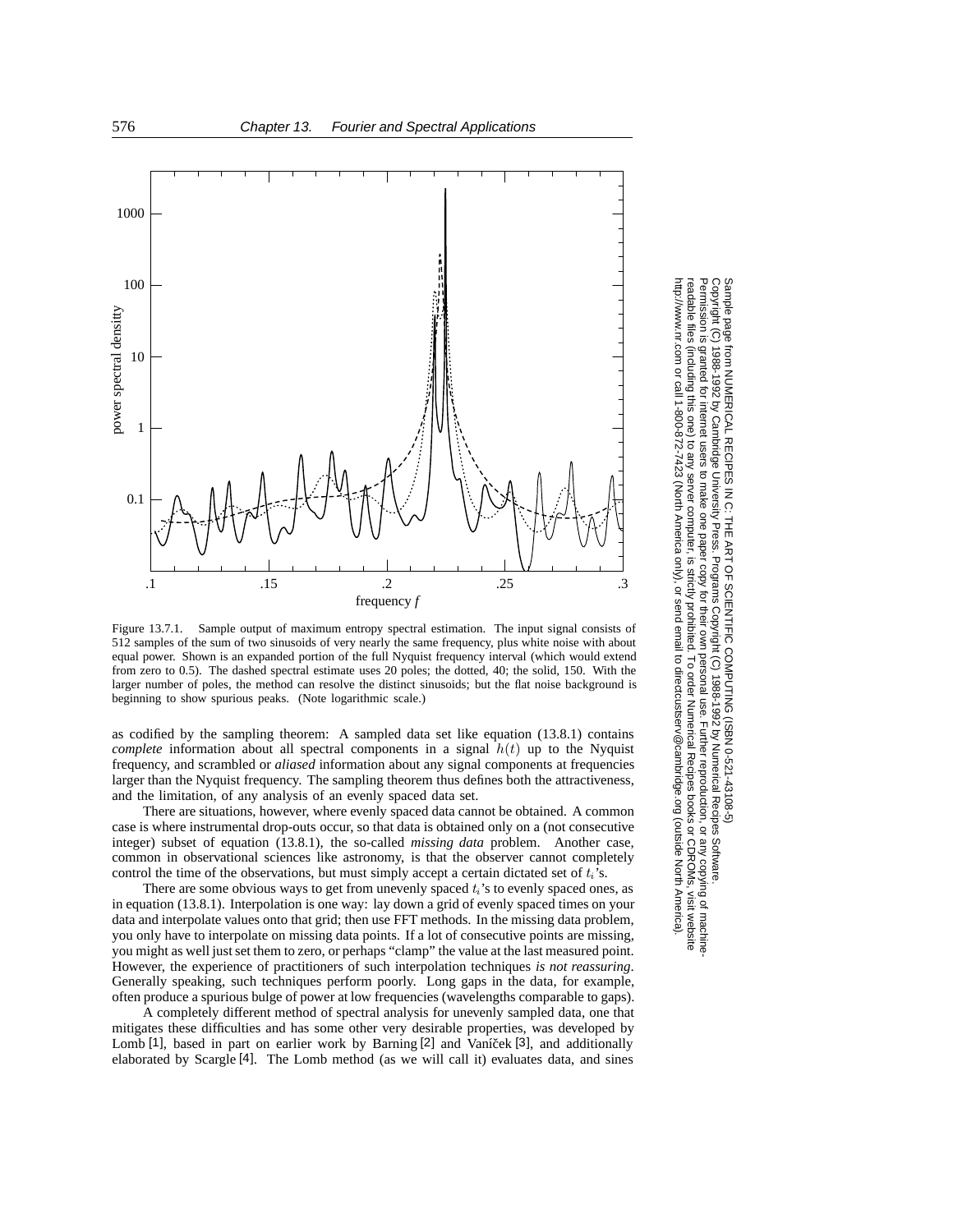$$
\overline{h} \equiv \frac{1}{N} \sum_{1}^{N} h_i \qquad \sigma^2 \equiv \frac{1}{N-1} \sum_{1}^{N} (h_i - \overline{h})^2
$$
 (13.8.3)

Now, the Lomb *normalized periodogram* (spectral power as a function of angular frequency  $\omega \equiv 2\pi f > 0$ ) is defined by

$$
P_N(\omega) \equiv \frac{1}{2\sigma^2} \left\{ \frac{\left[\sum_j (h_j - \overline{h}) \cos \omega(t_j - \tau)\right]^2}{\sum_j \cos^2 \omega(t_j - \tau)} + \frac{\left[\sum_j (h_j - \overline{h}) \sin \omega(t_j - \tau)\right]^2}{\sum_j \sin^2 \omega(t_j - \tau)} \right\}
$$
\n  
\nwe  $\tau$  is defined by the relation (13.8.4)

Here  $\tau$  is defined by the relation

$$
\tan(2\omega\tau) = \frac{\sum_{j} \sin 2\omega t_j}{\sum_{j} \cos 2\omega t_j}
$$
 (13.8.5)

The constant  $\tau$  is a kind of offset that makes  $P_N(\omega)$  completely independent of shifting all the  $t_i$ 's by any constant. Lomb shows that this particular choice of offset has another, deeper, effect: It makes equation (13.8.4) identical to the equation that one would obtain if one estimated the harmonic content of a data set, at a given frequency  $\omega$ , by linear least-squares fitting to the model

$$
h(t) = A\cos\omega t + B\sin\omega t \tag{13.8.6}
$$

This fact gives some insight into why the method can give results superior to FFT methods: It weights the data on a "per point" basis instead of on a "per time interval" basis, when uneven sampling can render the latter seriously in error.

A very common occurrence is that the measured data points  $h_i$  are the sum of a periodic signal and independent (white) Gaussian noise. If we are trying to determine the presence or absence of such a periodic signal, we want to be able to give a quantitative answer to the question, "How significant is a peak in the spectrum  $P_N(\omega)$ ?" In this question, the null hypothesis is that the data values are independent Gaussian random values. A very nice property of the Lomb normalized periodogram is that the viability of the null hypothesis can be tested fairly rigorously, as we now discuss.

The word "normalized" refers to the factor  $\sigma^2$  in the denominator of equation (13.8.4). Scargle [4] shows that with this normalization, at any particular  $\omega$  and *in the case of the null hypothesis*,  $P_N(\omega)$  has an exponential probability distribution with unit mean. In other words, the probability that  $P_N(\omega)$  will be between some positive z and  $z + dz$  is  $\exp(-z)dz$ . It readily follows that, if we scan some M *independent* frequencies, the probability that none give values larger than z is  $(1 - e^{-z})^M$ . So

$$
P(>z) \equiv 1 - (1 - e^{-z})^M \tag{13.8.7}
$$

is the false-alarm probability of the null hypothesis, that is, the *significance level* of any peak in  $P_N(\omega)$  that we do see. A small value for the false-alarm probability indicates a highly significant periodic signal.

To evaluate this significance, we need to know  $M$ . After all, the more frequencies we look at, the less significant is some one modest bump in the spectrum. (Look long enough, find anything!) A typical procedure will be to plot  $P_N(\omega)$  as a function of many closely spaced frequencies in some large frequency range. How many of these are independent?

Before answering, let us first see how accurately we need to know  $M$ . The interesting region is where the significance is a small (significant) number,  $\ll 1$ . There, equation (13.8.7) can be series expanded to give

$$
P(>z) \approx Me^{-z} \tag{13.8.8}
$$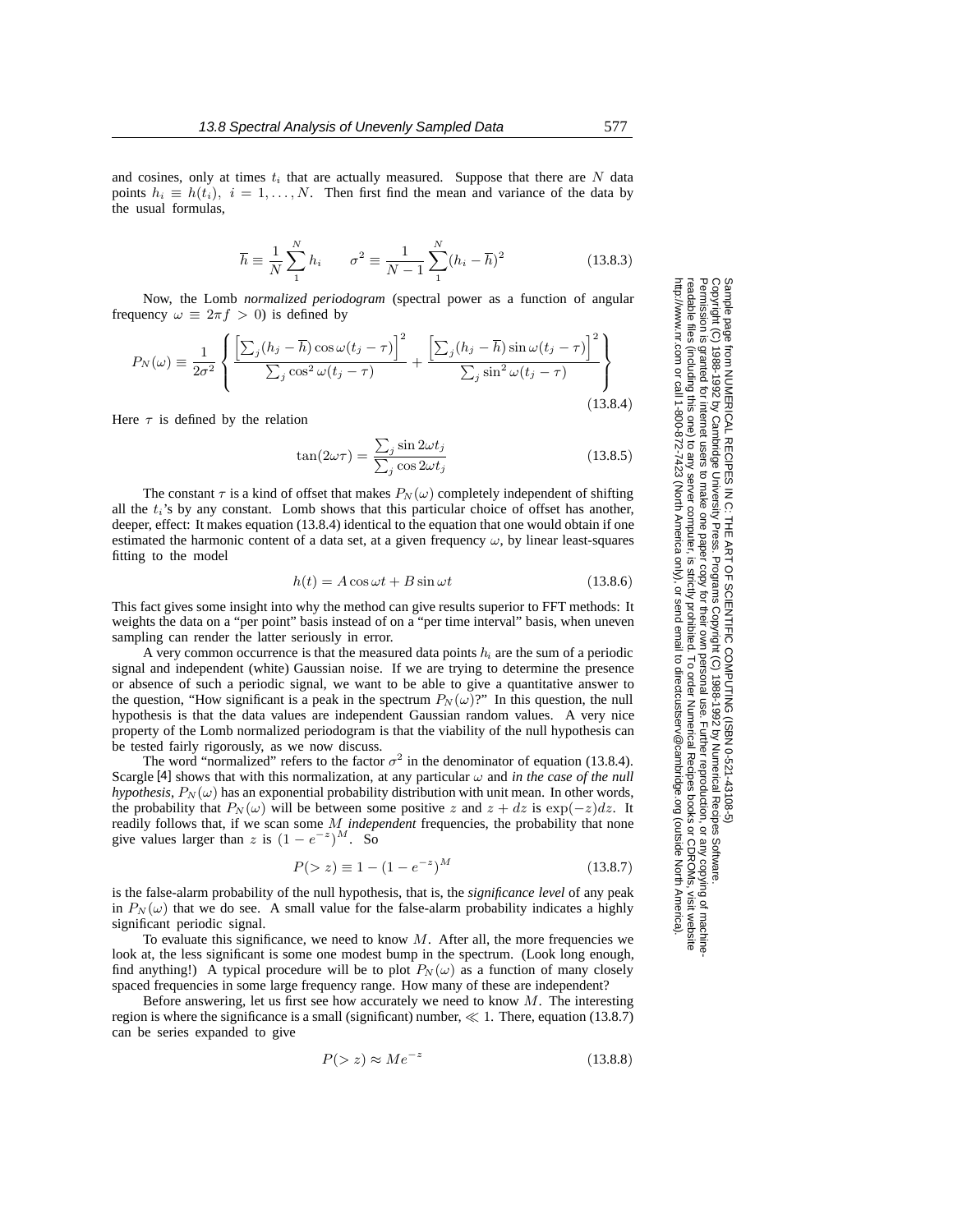

Figure 13.8.1. Example of the Lomb algorithm in action. The 100 data points (upper figure) are at random times between 0 and 100. Their sinusoidal component is readily uncovered (lower figure) by the algorithm, at a significance level better than 0.001. If the 100 data points had been evenly spaced at unit interval, the Nyquist critical frequency would have been 0.5. Note that, for these unevenly spaced points, there is no visible aliasing into the Nyquist range.

We see that the significance scales linearly with  $M$ . Practical significance levels are numbers like 0.05, 0.01, 0.001, etc. An error of even  $\pm 50\%$  in the estimated significance is often tolerable, since quoted significance levels are typically spaced apart by factors of 5 or 10. So our estimate of M need not be very accurate.

Horne and Baliunas [5] give results from extensive Monte Carlo experiments for determining  $M$  in various cases. In general  $M$  depends on the number of frequencies sampled, the number of data points  $N$ , and their detailed spacing. It turns out that  $M$  is very nearly equal to  $N$  when the data points are approximately equally spaced, and when the sampled frequencies "fill" (oversample) the frequency range from 0 to the Nyquist frequency  $f_c$ (equation 13.8.2). Further, the value of  $M$  is not importantly different for random spacing of the data points than for equal spacing. When a larger frequency range than the Nyquist range is sampled,  $M$  increases proportionally. About the only case where  $M$  differs significantly from the case of evenly spaced points is when the points are closely clumped, say into groups of 3; then (as one would expect) the number of independent frequencies is reduced by a factor of about 3.

The program period, below, calculates an effective value for  $M$  based on the above rough-and-ready rules and assumes that there is no important clumping. This will be adequate for most purposes. In any particular case, if it really matters, it is not too difficult to compute a better value of M by simple Monte Carlo: Holding fixed the number of data points and their locations  $t_i$ , generate synthetic data sets of Gaussian (normal) deviates, find the largest values of  $P_N(\omega)$  for each such data set (using the accompanying program), and fit the resulting distribution for  $M$  in equation (13.8.7).

Copyright (C) 1988-1992 by Cambridge University Press.Sample page from NUMERICAL RECIPES IN C: THE ART OF SCIENTIFIC COMPUTING (ISBN 0-521-43108-5) ntp://www.nr.com or call 1-800-872-7423 (North America only), or send email to directcustserv@cambridge.org (outside North America). http://www.nr.com or call 1-800-872-7423 (North America only),readable files readable files (including this one) to any serverPermission is granted for internet users to make one paper copy for their own personal use. Further reproduction, or any copyin Sample page from NUMERICAL RECIPES IN C: THE ART OF SCIENTIFIC COMPUTING (ISBN 0-521-43108-5)<br>Copyright (C) 1988-1992 by Cambridge University Press. Programs Copyright (C) 1988-1992 by Numerical Recipes Software Permission is computer, is strictly prohibited. To order Numerical Recipes booksPrograms Copyright (C) 1988-1992 by Numerical Recipes Software. or send email to directcustserv@cambridge.org (outside North America). or CDROMs, visit website g of machine-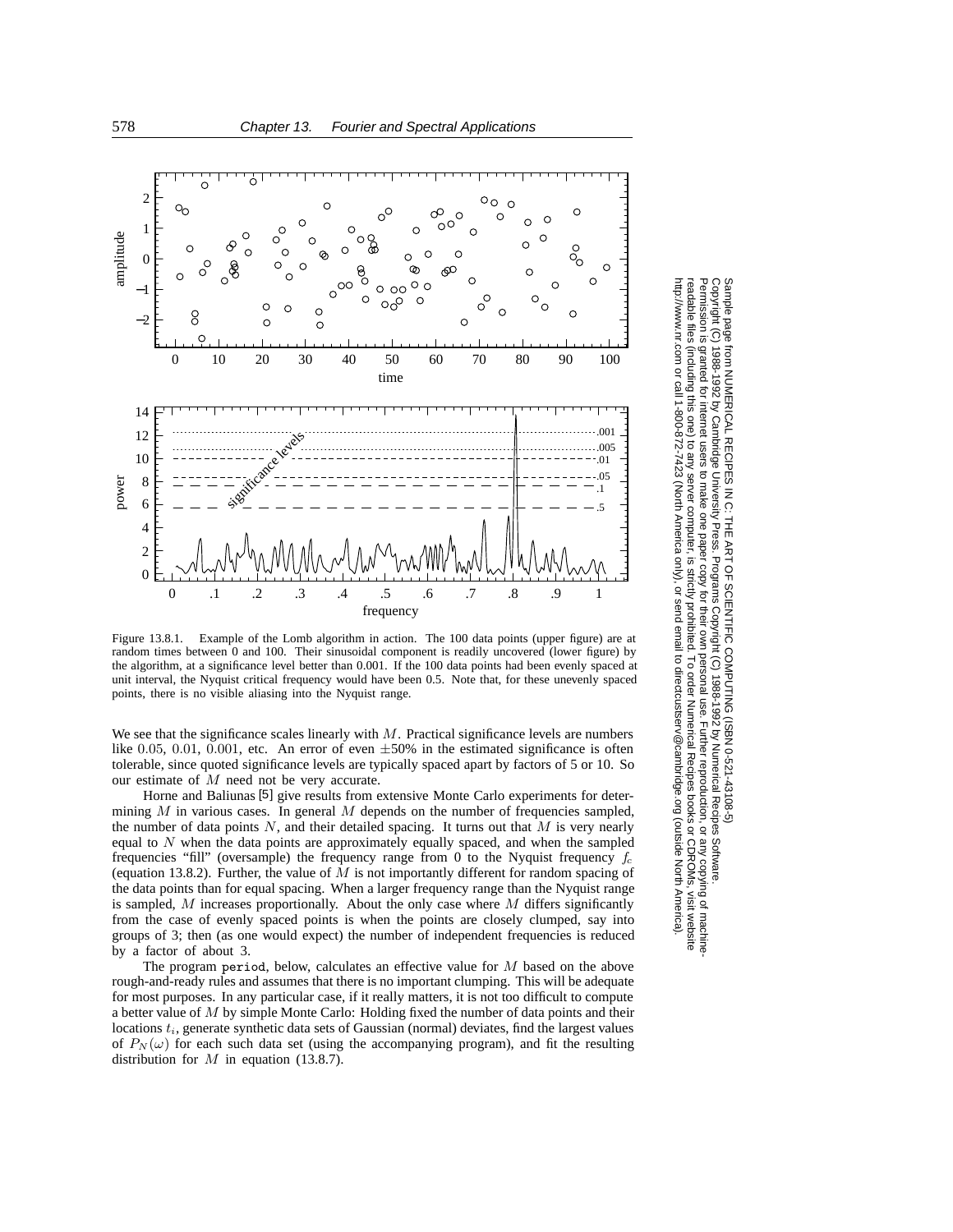Figure 13.8.1 shows the results of applying the method as discussed so far. In the upper figure, the data points are plotted against time. Their number is  $N = 100$ , and their distribution in  $t$  is Poisson random. There is certainly no sinusoidal signal evident to the eye. The lower figure plots  $P_N(\omega)$  against frequency  $f = \omega/2\pi$ . The Nyquist critical frequency that would obtain if the points were evenly spaced is at  $f = f_c = 0.5$ . Since we have searched up to about twice that frequency, and oversampled the  $f$ 's to the point where successive values of  $P_N(\omega)$  vary smoothly, we take  $M = 2N$ . The horizontal dashed and dotted lines are (respectively from bottom to top) significance levels 0.5, 0.1, 0.05, 0.01, 0.005, and 0.001. One sees a highly significant peak at a frequency of 0.81. That is in fact the frequency of the sine wave that is present in the data. (You will have to take our word for this!)

Note that two other peaks approach, but do not exceed the 50% significance level; that is about what one might expect by chance. It is also worth commenting on the fact that the significant peak was found (correctly) *above the Nyquist frequency* and without any significant aliasing down into the Nyquist interval! That would not be possible for evenly spaced data. It is possible here because the randomly spaced data has *some* points spaced much closer than the "average" sampling rate, and these remove ambiguity from any aliasing.

Implementation of the normalized periodogram in code is straightforward, with, however, a few points to be kept in mind. We are dealing with a *slow* algorithm. Typically, for N data points, we may wish to examine on the order of  $2N$  or  $4N$  frequencies. Each combination of frequency and data point has, in equations (13.8.4) and (13.8.5), not just a few adds or multiplies, but four calls to trigonometric functions; the operations count can easily reach several hundred times  $N^2$ . It is highly desirable — in fact results in a factor 4 speedup to replace these trigonometric calls by recurrences. That is possible only if the sequence of frequencies examined is a linear sequence. Since such a sequence is probably what most users would want anyway, we have built this into the implementation.

At the end of this section we describe a way to evaluate equations (13.8.4) and (13.8.5) — approximately, but to any desired degree of approximation — by a fast method [6] whose operation count goes only as  $N \log N$ . This faster method should be used for long data sets.

The lowest independent frequency  $f$  to be examined is the inverse of the span of the input data,  $\max_i(t_i)-\min_i(t_i) \equiv T$ . This is the frequency such that the data can include one complete cycle. In subtracting off the data's mean, equation (13.8.4) already assumed that you are not interested in the data's zero-frequency piece — which is just that mean value. In an FFT method, higher independent frequencies would be integer multiples of  $1/T$ . Because we are interested in the statistical significance of any peak that may occur, however, we had better (over-) sample more finely than at interval  $1/T$ , so that sample points lie close to the top of any peak. Thus, the accompanying program includes an oversampling parameter, called of ac; a value ofac *<sup>&</sup>gt;*<sup>∼</sup> <sup>4</sup> might be typical in use. We also want to specify how high in frequency to go, say  $f_{hi}$ . One guide to choosing  $f_{hi}$  is to compare it with the Nyquist frequency  $f_c$ which would obtain if the  $N$  data points were evenly spaced over the same span  $T$ , that is  $f_c = N/(2T)$ . The accompanying program includes an input parameter hifac, defined as  $f_{hi}/f_c$ . The number of different frequencies  $N_P$  returned by the program is then given by

$$
N_P = \frac{\text{ofac} \times \text{hifac}}{2} N \tag{13.8.9}
$$

2 (You have to remember to dimension the output arrays to at least this size.)

The code does the trigonometric recurrences in double precision and embodies a few tricks with trigonometric identities, to decrease roundoff errors. If you are an aficionado of such things you can puzzle it out. A final detail is that equation (13.8.7) will fail because of roundoff error if  $z$  is too large; but equation (13.8.8) is fine in this regime.

#include <math.h> #include "nrutil.h" #define TWOPID 6.2831853071795865

void period(float x[], float y[], int n, float ofac, float hifac, float px[], float py[], int np, int \*nout, int \*jmax, float \*prob)

Given n data points with abscissas  $x[1..n]$  (which need not be equally spaced) and ordinates  $y[1..n]$ , and given a desired oversampling factor ofac (a typical value being 4 or larger), this routine fills array px[1..np] with an increasing sequence of frequencies (not angular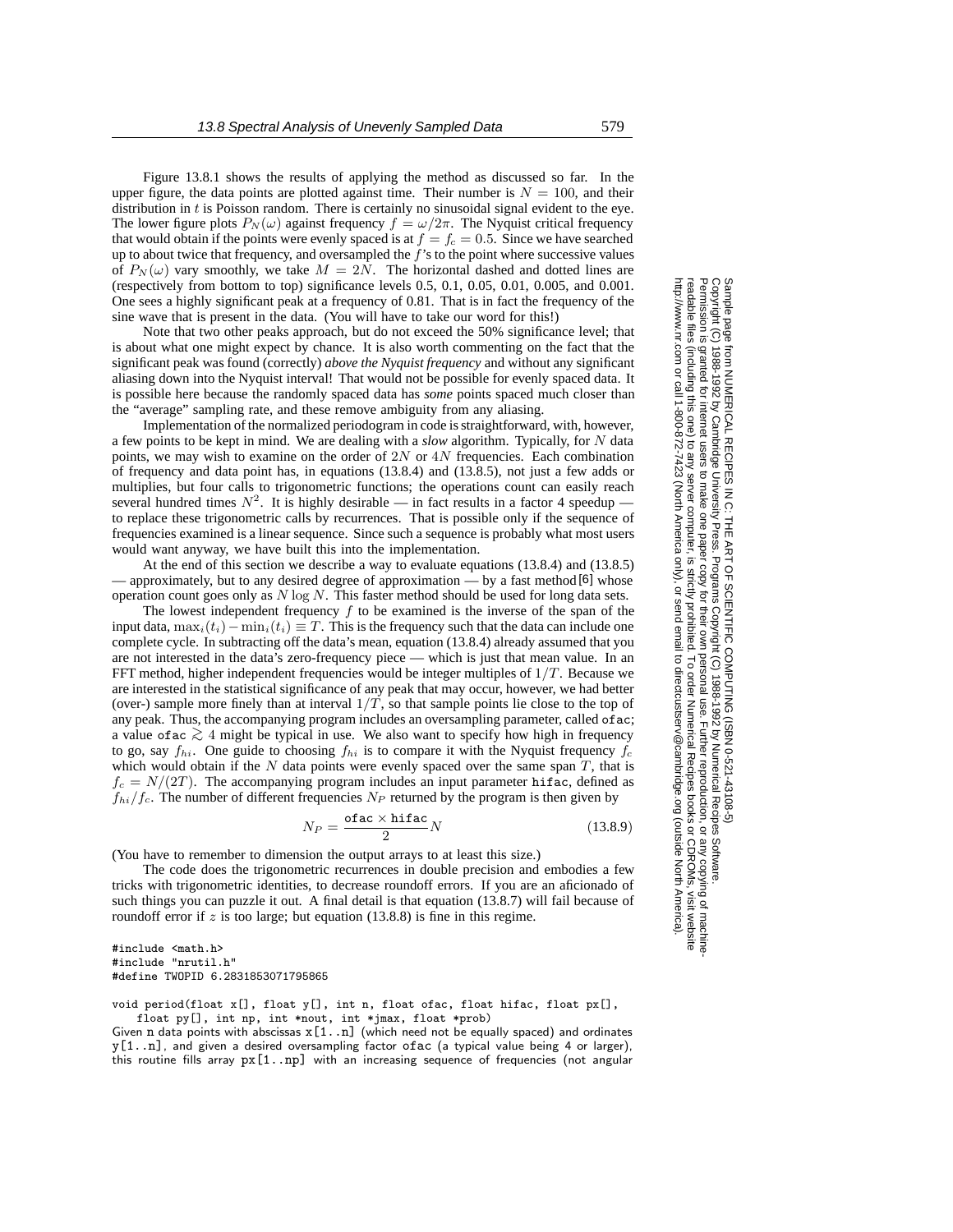frequencies) up to hifac times the "average" Nyquist frequency, and fills array  $py[1..np]$ with the values of the Lomb normalized periodogram at those frequencies. The arrays x and y are not altered. np, the dimension of px and py, must be large enough to contain the output, or an error results. The routine also returns jmax such that py[jmax] is the maximum element in py, and prob, an estimate of the significance of that maximum against the hypothesis of random noise. A small value of prob indicates that a significant periodic signal is present. {

```
void avevar(float data[], unsigned long n, float *ave, float *var);
int i,j;
float ave,c,cc,cwtau,effm,expy,pnow,pymax,s,ss,sumc,sumcy,sums,sumsh,
    sumsy,swtau,var,wtau,xave,xdif,xmax,xmin,yy;
double arg,wtemp,*wi,*wpi,*wpr,*wr;
wi=dvector(1,n);
wpi=dvector(1,n);
wpr=dvector(1,n);
\text{w}r=dvector(1,n);
*nout=0.5*ofac*hifac*n;
if (*nout > np) nrerror("output arrays too short in period");
avevar(y,n,&ave,&var); Get mean and variance of the input data.
if (var == 0.0) nrerror("zero variance in period");<br>xmax=xmin=x[1]; Go through dat
                                         Go through data to get the range of abscis-
for (j=1; j<=n; j++) { sas.
    if (x[j] > xmax) xmax=x[j];
    if (x[j] < xmin) xmin=x[j];}
xdif=xmax-xmin;
xave=0.5*(xmax+xmin);
pymax=0.0;
pnow=1.0/(xdif*ofac); Starting frequency.
                                         Initialize values for the trigonometric recur-
                                            rences at each data point. The recur-
                                             rences are done in double precision.
    arg=TWOPID*((x[j]-xave)*pnow);
    wpr[j] = -2.0 * SQR(sin(0.5 * arg));wpi[j] = sin(arg);wr[j]=cos(arg);
    wi[j]=wpi[j];
}
for (i=1;i<=(*nout);i++) { Main loop over the frequencies to be evalu-
    px[i]=pnow; ated.
    sumsh=sumc=0.0; First, loop over the data to get \tau and related
    for (j=1; j<=n; j++) { quantities.
        c=wr[j];
        s=wi[j];
        sumsh += s*c;sumc += (c-s)*(c+s);}
    wtau=0.5*atan2(2.0*sumsh,sumc);
    swtau=sin(wtau);
    cutau = cos(wtau);<br>sums = sumc = sumc = sumc = 0.0;Then, loop over the data again to get the periodogram value.
    for (j=1; j<=n; j++) {
        s=wi[i];c=wr[j];
        ss=s*cwtau-c*swtau;
        cc=c*cwtau+s*swtau;
        sums += ss*ss;
        sumc += cc*cc;yy=y[j]-ave;
        sumsy += yy*ss;
        sumcy += yy*cc;
        wr[j]=((wtemp=wr[j])*wpr[j]-wi[j]*wpi[j])+wr[j]; Update the trigono-<br>wi[j]=(wi[j]*wpr[j]+wtemp*wpi[j])+wi[j]; metric recurrences.
        wi[j]=(wi[j]*wpr[j]+wtemp*wpi[j])+wi[j];}
```
Permission is granted for internet users to make one paper copy for their own personal use. Further reproduction, or any copyin

computer, is strictly prohibited. To order Numerical Recipes books

or send email to directcustserv@cambridge.org (outside North America).

Sample page from NUMERICAL RECIPES IN C: THE ART OF SCIENTIFIC COMPUTING (ISBN 0-521-43108-5)

Programs Copyright (C) 1988-1992 by Numerical Recipes Software.

g of machine-

or CDROMs, visit website

Copyright (C) 1988-1992 by Cambridge University Press.

readable files (including this one) to any server

http://www.nr.com or call 1-800-872-7423 (North America only),

py[i]=0.5\*(sumcy\*sumcy/sumc+sumsy\*sumsy/sums)/var;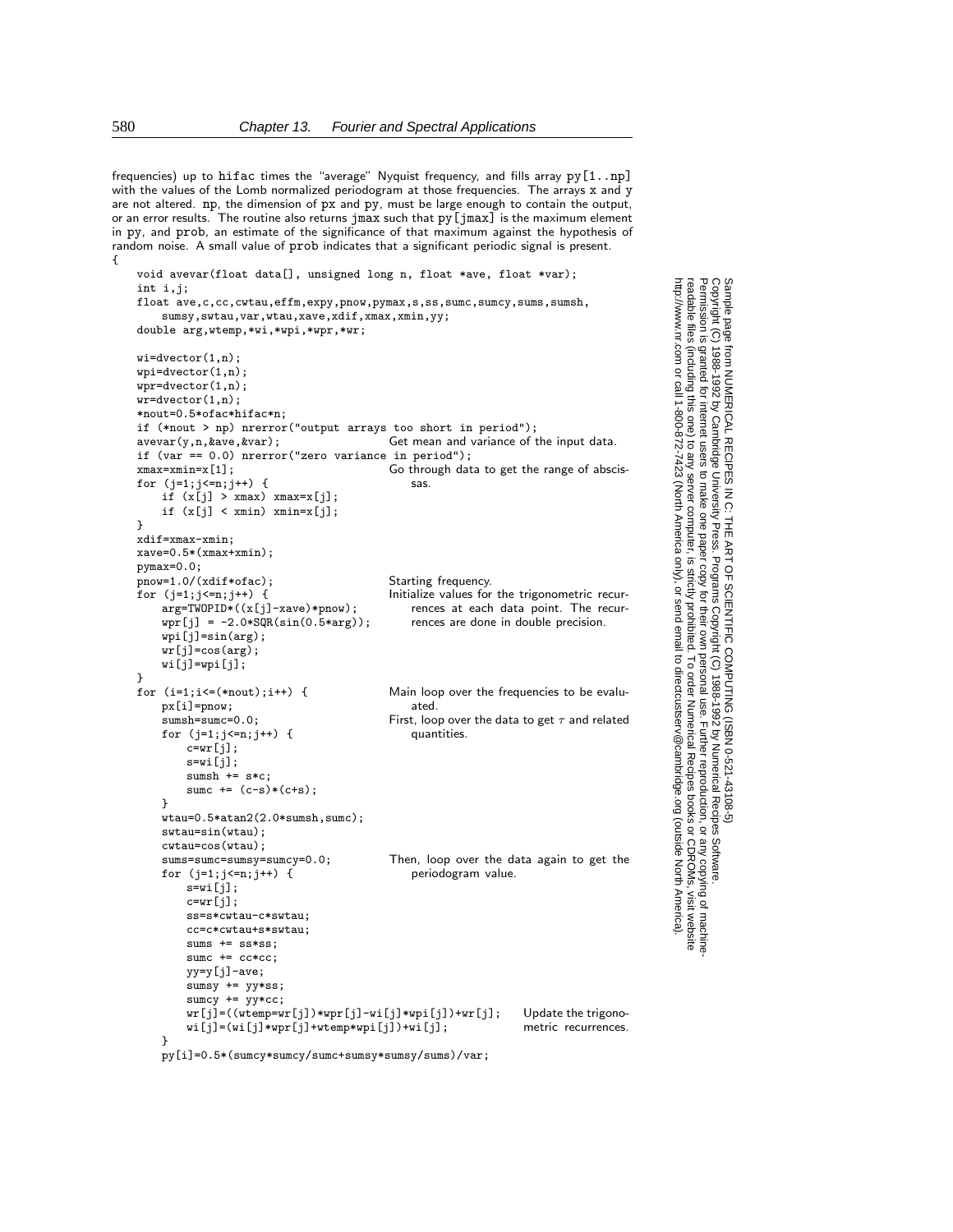```
if (py[i] >= pymax) pymax=py[(*jmax=i)];
   pnow += 1.0/(ofac*xdif); The next frequency.
\}<br>expy=exp(-pymax);
                                     Evaluate statistical significance of the max-
effm=2.0*(*nout)/ofac; imum.
*prob=effm*expy;
if (*prob > 0.01) *prob=1.0-pow(1.0-expy,effm);free_dvector(wr,1,n);
free_dvector(wpr,1,n);
free_dvector(wpi,1,n);
free_dvector(wi,1,n);
```

```
}
```
## **Fast Computation of the Lomb Periodogram**

We here show how equations (13.8.4) and (13.8.5) can be calculated — approximately, but to any desired precision — with an operation count only of order  $N_P \log N_P$ . The method uses the FFT, but it is in no sense an FFT periodogram of the data. It is an actual evaluation of equations (13.8.4) and (13.8.5), the Lomb normalized periodogram, with exactly that method's strengths and weaknesses. This fast algorithm, due to Press and Rybicki [6], makes feasible the application of the Lomb method to data sets at least as large as  $10^6$  points; it is already faster than straightforward evaluation of equations (13.8.4) and (13.8.5) for data sets as small as 60 or 100 points.

Notice that the trigonometric sums that occur in equations (13.8.5) and (13.8.4) can be reduced to four simpler sums. If we define

$$
S_h \equiv \sum_{j=1}^{N} (h_j - \bar{h}) \sin(\omega t_j) \qquad C_h \equiv \sum_{j=1}^{N} (h_j - \bar{h}) \cos(\omega t_j) \tag{13.8.10}
$$

and

$$
S_2 \equiv \sum_{j=1}^{N} \sin(2\omega t_j) \qquad C_2 \equiv \sum_{j=1}^{N} \cos(2\omega t_j)
$$
 (13.8.11)

or send email to directcustserv@cambridge.org (outside North America). then  $\stackrel{N}{\blacklozenge}$  $\sum_{j=1}^{\infty} (h_j - h) \cos \omega (t_j - \tau) = C_h \cos \omega \tau + S_h \sin \omega \tau$  $\stackrel{N}{\blacklozenge}$  $\sum_{j=1} (h_j - h) \sin \omega (t_j - \tau) = S_h \cos \omega \tau - C_h \sin \omega \tau$  $\stackrel{N}{\blacklozenge}$  $\sum_{j=1}^{N} \cos^2 \omega(t_j - \tau) = \frac{N}{2} + \frac{1}{2}$  $\frac{1}{2}C_2\cos(2\omega\tau)+\frac{1}{2}S_2\sin(2\omega\tau)$  $\stackrel{N}{\blacklozenge}$  $\sum_{j=1}^{N} \sin^2 \omega (t_j - \tau) = \frac{N}{2} - \frac{1}{2} C_2 \cos(2\omega \tau) - \frac{1}{2} S_2 \sin(2\omega \tau)$ (13.8.12)

Now notice that *if* the  $t_j$  s *were* evenly spaced, then the four quantities  $S_h$ ,  $C_h$ ,  $S_2$ , and  $C_2$  could be evaluated by two complex FFTs, and the results could then be substituted back through equation  $(13.8.12)$  to evaluate equations  $(13.8.5)$  and  $(13.8.4)$ . The problem is therefore only to evaluate equations (13.8.10) and (13.8.11) for unevenly spaced data.

Interpolation, or rather reverse interpolation — we will here call it *extirpolation* provides the key. Interpolation, as classically understood, uses several function values on a regular mesh to construct an accurate approximation at an arbitrary point. Extirpolation, just the opposite, *replaces* a function value at an arbitrary point by several function values on a regular mesh, doing this in such a way that sums over the mesh are an accurate approximation to sums over the original arbitrary point.

It is not hard to see that the weight functions for extirpolation are identical to those for interpolation. Suppose that the function  $h(t)$  to be extirpolated is known only at the discrete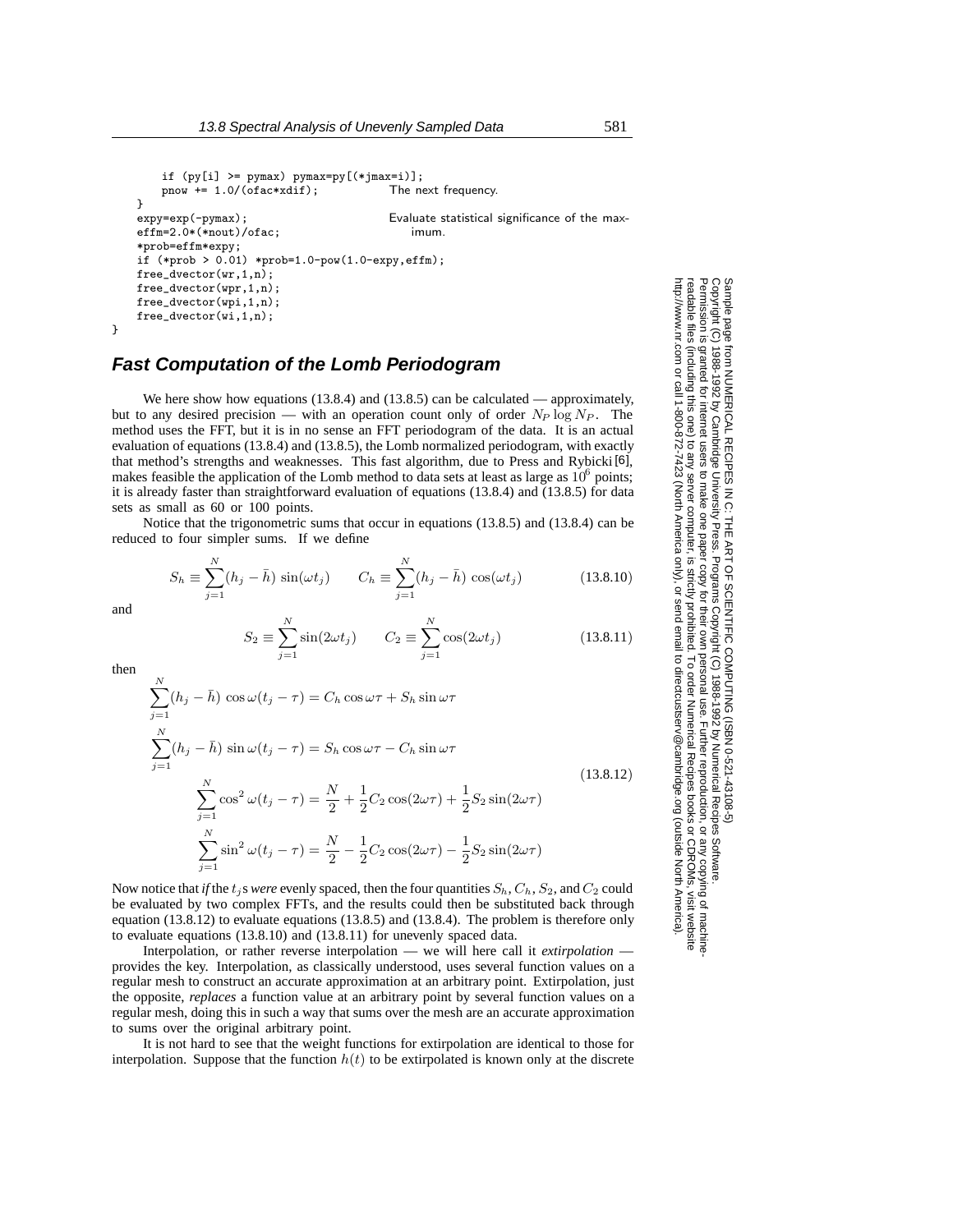(unevenly spaced) points  $h(t_i) \equiv h_i$ , and that the function  $g(t)$  (which will be, e.g.,  $\cos \omega t$ ) can be evaluated anywhere. Let  $\hat{t}_k$  be a sequence of evenly spaced points on a regular mesh.<br>Then I eggange interpolation (83.1) gives an approximation of the form Then Lagrange interpolation  $(\S 3.1)$  gives an approximation of the form

$$
g(t) \approx \sum_{k} w_k(t) g(\hat{t}_k)
$$
 (13.8.13)

where  $w_k(t)$  are interpolation weights. Now let us evaluate a sum of interest by the following scheme:

$$
\sum_{j=1}^{N} h_j g(t_j) \approx \sum_{j=1}^{N} h_j \left[ \sum_k w_k(t_j) g(\hat{t}_k) \right] = \sum_k \left[ \sum_{j=1}^{N} h_j w_k(t_j) \right] g(\hat{t}_k) \equiv \sum_k \hat{h}_k g(\hat{t}_k)
$$
\n(13.8.14)

Here  $\hat{h}_k \equiv \sum_j h_j w_k(t_j)$ . Notice that equation (13.8.14) replaces the original sum by one<br>on the regular mesh. Notice also that the accuracy of equation (13.8.13) denends only on the on the regular mesh. Notice also that the accuracy of equation (13.8.13) depends only on the fineness of the mesh with respect to the function  $g$  and has nothing to do with the spacing of the points  $t_j$  or the function h; therefore the accuracy of equation (13.8.14) also has this property.

The general outline of the fast evaluation method is therefore this: (i) Choose a mesh size large enough to accommodate some desired oversampling factor, and large enough to have several extirpolation points per half-wavelength of the highest frequency of interest. (ii) Extirpolate the values  $h_i$  onto the mesh and take the FFT; this gives  $S_h$  and  $C_h$  in equation (13.8.10). (iii) Extirpolate the constant values 1 onto another mesh, and take its FFT; this, with some manipulation, gives  $S_2$  and  $C_2$  in equation (13.8.11). (iv) Evaluate equations (13.8.12), (13.8.5), and (13.8.4), in that order.

There are several other tricks involved in implementing this algorithm efficiently. You can figure most out from the code, but we will mention the following points: (a) A nice way to get transform values at frequencies  $2\omega$  instead of  $\omega$  is to stretch the time-domain data by a factor 2, and then wrap it to double-cover the original length. (This trick goes back to Tukey.) In the program, this appears as a modulo function. (b) Trigonometric identities are used to get from the left-hand side of equation (13.8.5) to the various needed trigonometric functions of  $\omega\tau$ . C identifiers like (e.g.) cwt and hs2wt represent quantities like (e.g.) cos  $\omega\tau$  and  $\frac{1}{2}$  sin( $2\omega\tau$ ). (c) The function spread does extirpolation onto the M most nearly centered mesh points around an arbitrary point; its turgid code evaluates coefficients of the Lagrange interpolating polynomials, in an efficient manner.

```
#include <math.h>
#include "nrutil.h"
#define MOD(a,b) while(a >= b) a -= b; Positive numbers only.
                                               Number of interpolation points per 1/4cycle of highest frequency.
void fasper(float x[], float y[], unsigned long n, float ofac, float hifac,
   float wk1[], float wk2[], unsigned long nwk, unsigned long *nout,
```
unsigned long \*jmax, float \*prob)

Given n data points with abscissas  $x[1..n]$  (which need not be equally spaced) and ordinates  $y[1..n]$ , and given a desired oversampling factor of ac (a typical value being 4 or larger), this routine fills array wk1[1..nwk] with a sequence of nout increasing frequencies (not angular frequencies) up to hifac times the "average" Nyquist frequency, and fills array wk2[1..nwk] with the values of the Lomb normalized periodogram at those frequencies. The arrays x and y are not altered. nwk, the dimension of wk1 and wk2, must be large enough for intermediate work space, or an error results. The routine also returns jmax such that wk2[jmax] is the maximum element in wk2, and prob, an estimate of the significance of that maximum against the hypothesis of random noise. A small value of prob indicates that a significant periodic signal is present.

{

void avevar(float data[], unsigned long n, float \*ave, float \*var); void realft(float data[], unsigned long n, int isign); void spread(float y, float yy[], unsigned long n, float x, int m); unsigned long j,k,ndim,nfreq,nfreqt; float ave,ck,ckk,cterm,cwt,den,df,effm,expy,fac,fndim,hc2wt; float hs2wt,hypo,pmax,sterm,swt,var,xdif,xmax,xmin;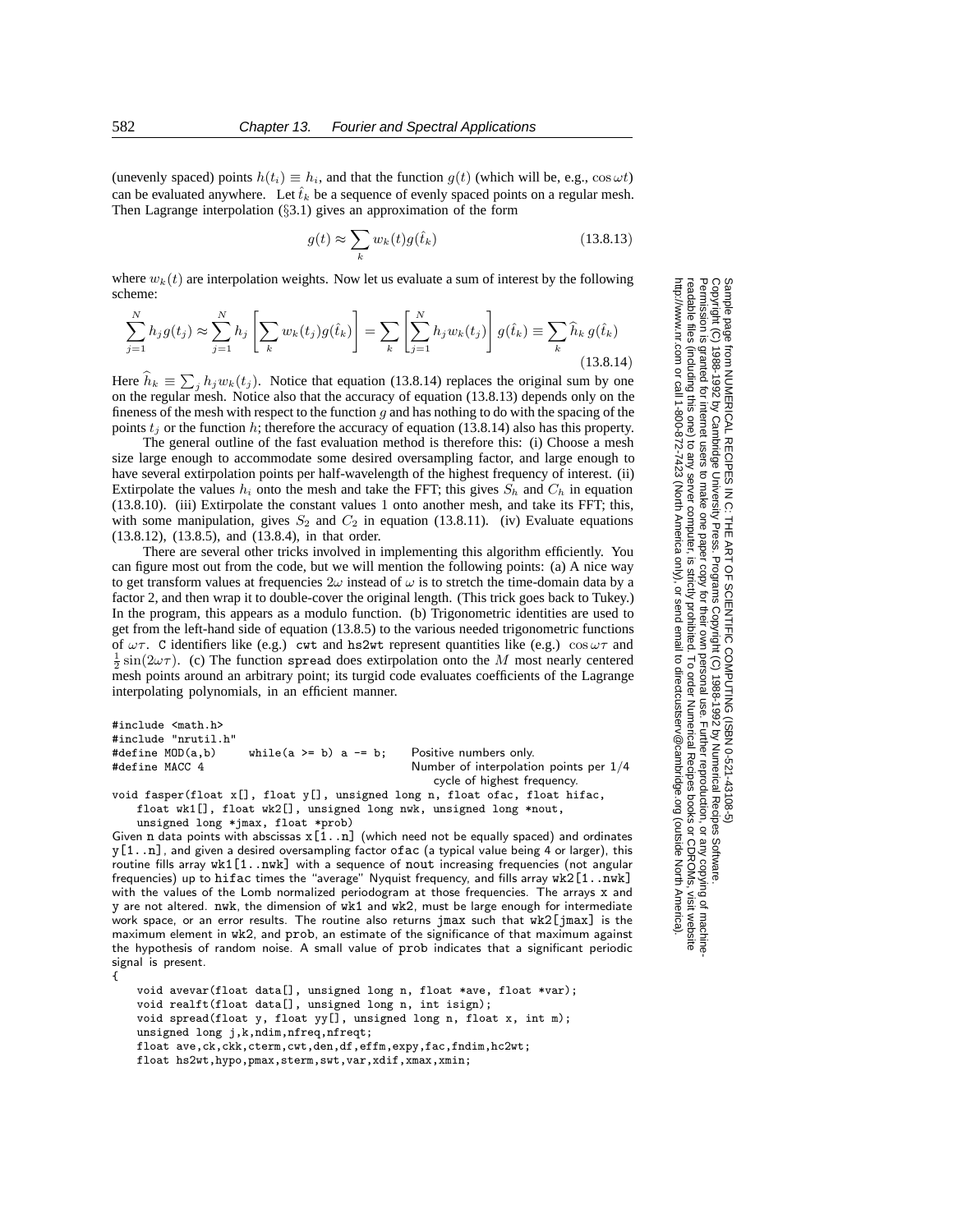```
*nout=0.5*ofac*hifac*n;
                                                   Size the FFT as next power of 2 above<br>nfreqt.
    nfreq=64;
    while (nfreq < nfreqt) nfreq <<= 1;
    ndim=nfreq << 1;
    if (ndim \frac{1}{2} nwk) nrerror("workspaces too small in fasper");<br>avevar(y,n, &ave, &var); Compute the mean,
                                                   Compute the mean, variance, and range fasper"); of the data.
    if (var == 0.0) nrerror("zero variance in fasper");
    xmin=x[1]:
    xmax=xmin;
    for (j=2;j<=n;j++) {
        if (x[j] < xmin) xmin=x[j];if (x[j] > xmax) xmax=x[j];
    }
    xdif=xmax-xmin;
    for (j=1;j<=ndim;j++) wk1[j]=wk2[j]=0.0; Zero the workspaces.
    fac=ndim/(xdif*ofac);
    fndim=ndim;
    for (j=1; j \le n; j++) { Extirpolate the data into the workspaces.
        ck=(x[j]-xmin)*fac;MOD(ck,fndim)
        ckk=2.0*(ck++);
        MOD(ckk,fndim)
        ++ckk\cdotspread(y[j]-ave,wk1,ndim,ck,MACC);
        spread(1.0,wk2,ndim,ckk,MACC);
    }<br>realft(wk1,ndim,1);
                                                   Take the Fast Fourier Transforms.
    realft(wk2,ndim, 1);
    df=1.0/(xdif*ofac);
    pmax = -1.0;
    for (k=3,j=1;j=(-k\cdot nout);j++,k+=2) { Compute the Lomb value for each fre-<br>hypo=sqrt(wk2[k]*wk2[k]+wk2[k+1]*wk2[k+1]); quency.
        hypo=sqrt(wk2[k]*wk2[k]+wk2[k+1]*wk2[k+1]);hc2wt=0.5*wk2[k]/hypo;
        hs2wt=0.5*wk2[k+1]/hypo;
        cwt=sqrt(0.5+hc2wt);
        swt=SIGN(sqrt(0.5-hc2wt),hs2wt);
        den=0.5*n+hc2wt*wk2[k]+hs2wt*wk2[k+1];
        cterm=SQR(cwt*wk1[k]+swt*wk1[k+1])/den;
        sterm=SQR(cwt*wk1[k+1]-swt*wk1[k])/(n-den);
        wk1[j]=j*df;wk2[j]=(cterm+sterm)/(2.0*var);
        if (wk2[j] > pmax) pmax=wk2[(*jmax=j)];
    }<br>expy=exp(-pmax);
                                                   Estimate significance of largest peak value.
    effm=2.0*(*nout)/ofac;
    *prob=effm*expy;
    if (*prob > 0.01) *prob=1.0-pow(1.0-expy,effm);#include "nrutil.h"
void spread(float y, float yy[], unsigned long n, float x, int m)
Given an array yy[1..n], extirpolate (spread) a value y into m actual array elements that best
approximate the "fictional" (i.e., possibly noninteger) array element number x. The weights
used are coefficients of the Lagrange interpolating polynomial.
    int ihi,ilo,ix,j,nden;
```
static long nfac[11]={0,1,1,2,6,24,120,720,5040,40320,362880}; float fac;

}

{

```
if (m > 10) nrerror("factorial table too small in spread");
```
Permission is granted for internet users to make one paper copy for their own personal use. Further reproduction, or any copyin

computer, is strictly prohibited. To order Numerical Recipes books

or send email to directcustserv@cambridge.org (outside North America).

Sample page from NUMERICAL RECIPES IN C: THE ART OF SCIENTIFIC COMPUTING (ISBN 0-521-43108-5)

Programs Copyright (C) 1988-1992 by Numerical Recipes Software.

g of machine-

or CDROMs, visit website

Copyright (C) 1988-1992 by Cambridge University Press.

readable files (including this one) to any server

http://www.nr.com or call 1-800-872-7423 (North America only),